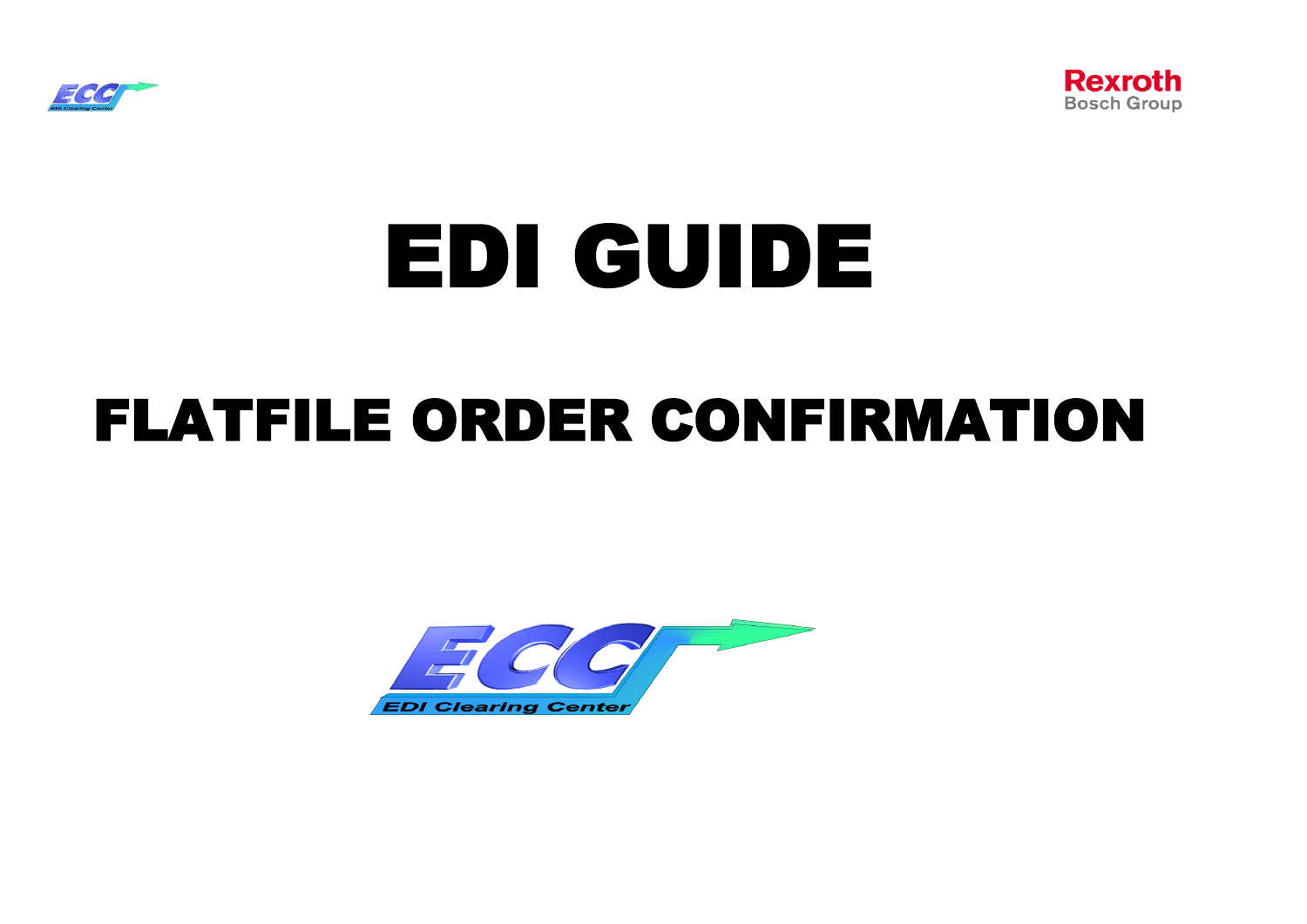



## **Who should read this document?**

This document is for EDI-administrators who will implement these guidelines to be able to receive FLATFILE - ORDER CONFIRMATIONS from Bosch Rexroth AG.

### **Explanation of usage:**

Each flatfile consists of a header, a line item and a trailer record.

The file can contain more than one order confirmation. The structure always begins with a header record followed by the line item records of the respective order confirmation. At the end of each file there is a trailer record which contains the number of transmitted lines, excluding the trailer record.



## **Example with one order confirmation and 2 line items: Example with 2 order confirmations and 2 line items each:**



If you have questions to this guide, send an e-mail to: **SupportSales.EDI@de.bosch.com**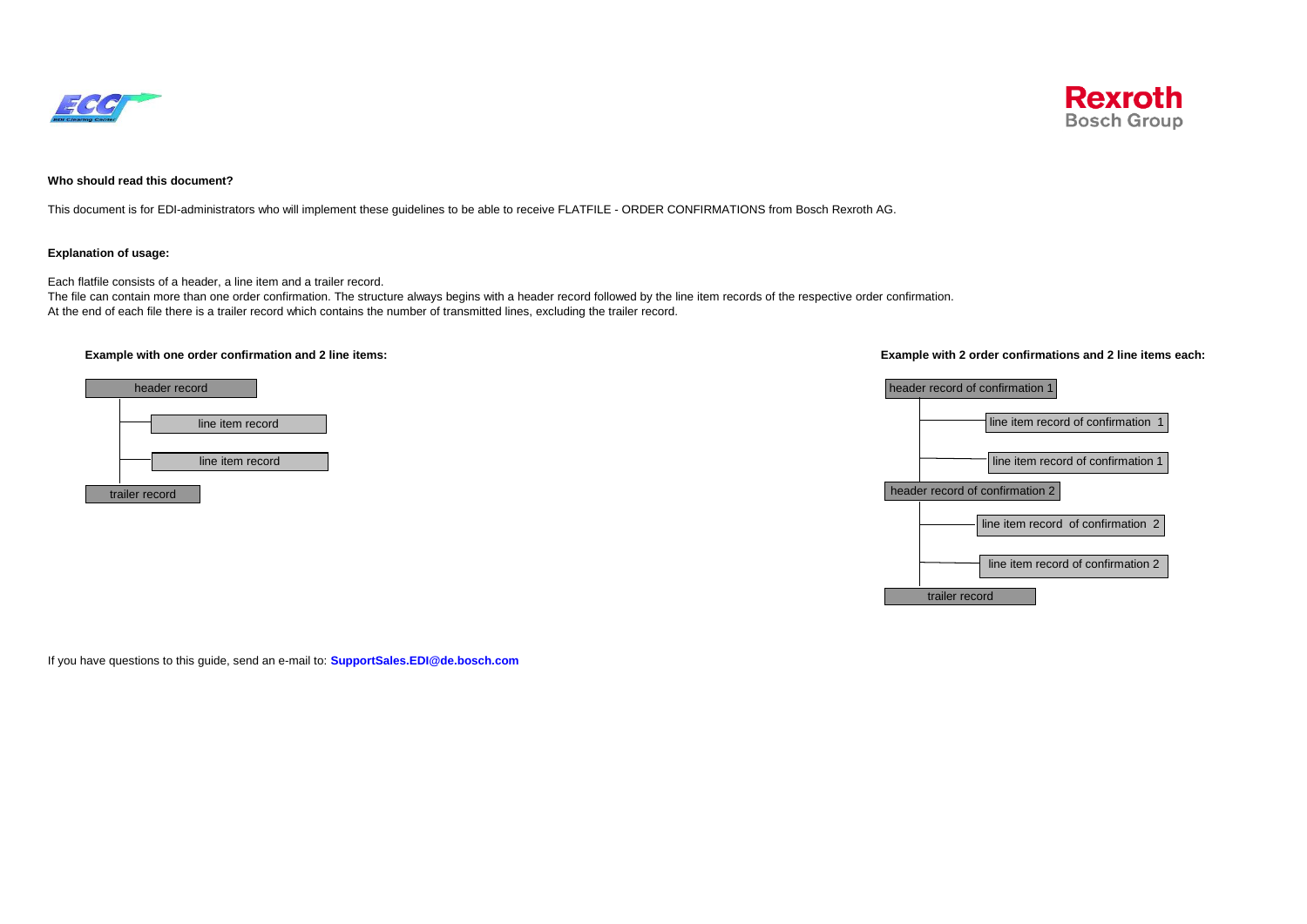



## **Header record**

| No.             | <b>Description</b>                               | Example                      | Remark | <b>Start</b> | Length         | End | Decimal | (R)equired-<br>(O)ptional | Data-Type   |
|-----------------|--------------------------------------------------|------------------------------|--------|--------------|----------------|-----|---------|---------------------------|-------------|
|                 | <b>Order Confirmation Header Information</b>     |                              |        |              |                |     |         |                           |             |
|                 | Qualifier "H" for header data                    |                              |        |              |                |     |         |                           | <b>CHAR</b> |
|                 | Sold-to-Party                                    | 6032253                      |        |              | 10             | 11  |         | R                         | <b>CHAR</b> |
|                 | Ship-to-Party                                    | 6063331                      |        | 12           | 10             | 21  |         | R                         | <b>CHAR</b> |
|                 | Ship-to address: partner name                    | <b>Bosch Rexroth AG</b>      |        | 22           | 35             | 56  |         |                           | <b>CHAR</b> |
|                 | Ship-to address: street                          | <b>Zum Eisengiesser 1</b>    |        | 57           | 35             | 91  |         | R                         | <b>CHAR</b> |
|                 | Ship-to address: zip-code                        | 97816                        |        | 92           | $\overline{9}$ | 100 |         | $\overline{R}$            | <b>CHAR</b> |
|                 | Ship-to address: city                            | Lohr am Main                 |        | 101          | 35             | 135 |         | R                         | <b>CHAR</b> |
|                 | Ship-to address: country (2-digit ISO-Code)      | <b>DE</b>                    |        | 136          | $\overline{2}$ | 137 |         | R                         | <b>CHAR</b> |
|                 | <b>Purchase order number</b>                     | 4500215681                   |        | 138          | 35             | 172 |         |                           | <b>CHAR</b> |
| 10              | <b>Sales Order Vendor</b>                        | 1000148588                   |        | 173          | 35             | 207 |         | R                         | <b>CHAR</b> |
|                 | <b>Requested Delivery Date</b>                   | 20031022                     |        | 208          | $\overline{8}$ | 215 |         | R                         | <b>CHAR</b> |
| 12              | <b>Supplier</b>                                  | 17000001                     |        | 216          | 10             | 225 |         |                           | <b>CHAR</b> |
| 13              | <b>Currency</b>                                  | <b>EUR</b>                   |        | 226          | 3              | 228 |         |                           | <b>CHAR</b> |
| 14              | <b>Free Header Text Information (1)</b>          | Only complete delivery       |        | 229          | 70             | 298 |         | lo                        | <b>CHAR</b> |
| 15              | <b>Free Header Text Information (2)</b>          |                              |        | 299          | 70             | 368 |         | lo                        | <b>CHAR</b> |
| 16              | <b>Free Header Text Information (3)</b>          |                              |        | 369          | 70             | 438 |         | lo                        | <b>CHAR</b> |
| 17              | Free Header Text Information (4)                 |                              |        | 439          | 70             | 508 |         | lo                        | <b>CHAR</b> |
| 18              | <b>Free Header Text Information (5)</b>          |                              |        | 509          | 70             | 578 |         | lo                        | <b>CHAR</b> |
| 19              | <b>Full Delivery Indicator</b>                   | $X =$ full delivery required |        | 579          |                | 579 |         | lo                        | <b>CHAR</b> |
| 20              | Shipping instruction*                            |                              |        | 580          |                | 580 |         | lo                        | <b>CHAR</b> |
| 21              | Purchase order end-customer                      | 4500012568                   |        | 581          | 35             | 615 |         | lo                        | <b>CHAR</b> |
| 22              | Ship-to address: add. information: partner name2 | <b>Department ABC</b>        |        | 616          | 35             | 650 |         | lo                        | <b>CHAR</b> |
| 23              | Ship-to address: add. information: street2       | <b>Building 5</b>            |        | 651          | 35             | 685 |         | lo                        | <b>CHAR</b> |
| 24              | <b>Inco-Terms</b>                                |                              |        | 686          | 5              | 690 |         | lo                        | <b>CHAR</b> |
| 25              | Inco-Terms long text                             |                              |        | 691          | 70             | 760 |         | lo                        | <b>CHAR</b> |
| 26              | <b>Message Type</b>                              | <b>ORDRSP</b>                |        | 761          | 10             | 770 |         |                           | <b>CHAR</b> |
| $\overline{27}$ | <b>Carriage Return Line Feed</b>                 | "CRLF"                       |        | 771          | 70             | 840 |         | $\overline{\mathsf{R}}$   | <b>CHAR</b> |

**\*Shipping instructions to be used: 1 = seafreight**

**2 = train 3 = truck 4 = airfreight**  $5 = \text{mail}$ **9 = express**